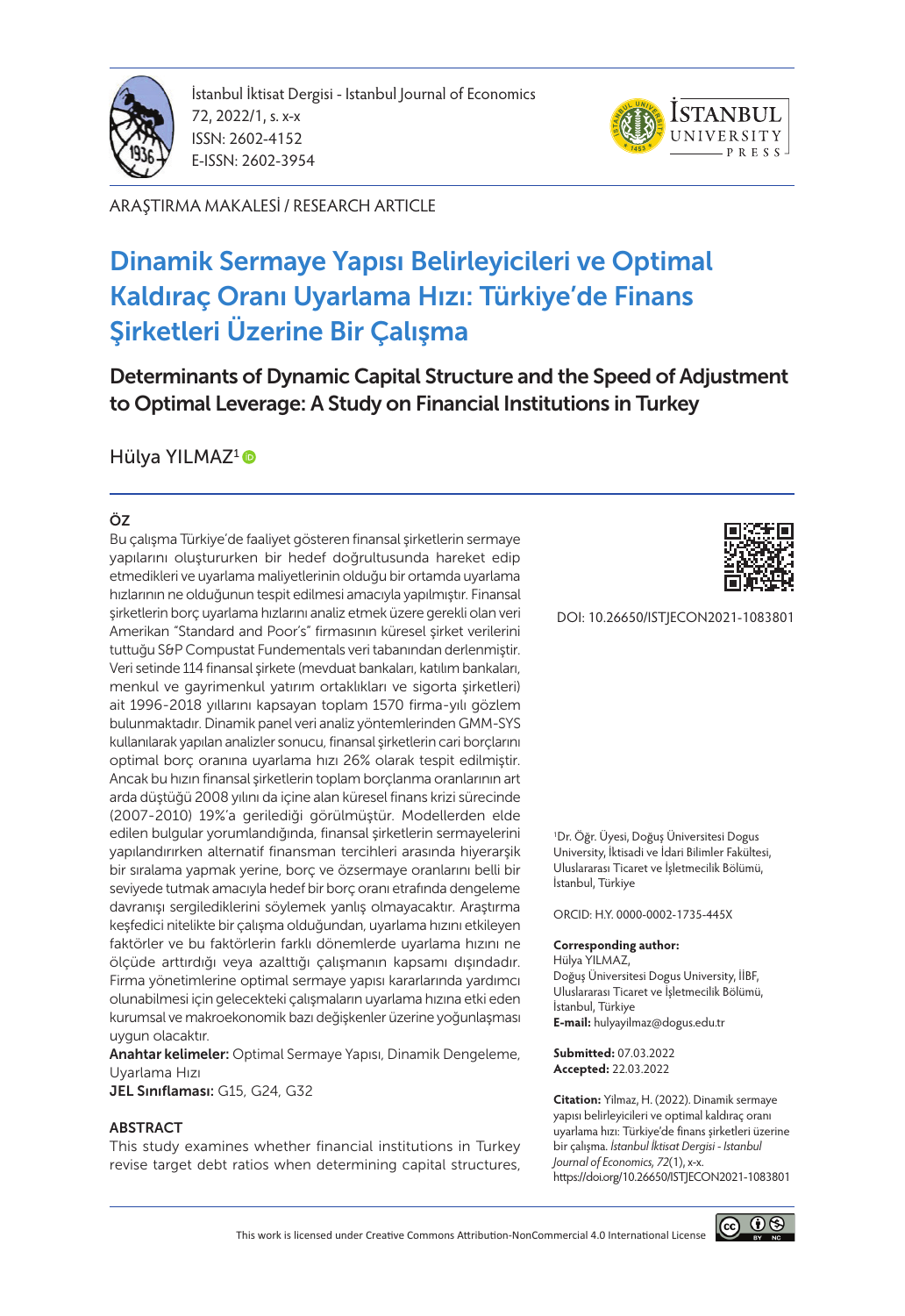in addition to investigating the speed of adjustment to optimal capital structure in the presence of adjustment costs. The data were obtained from the COMPUSTAT Fundamentals database, which is maintained by Standard & Poor's. The dataset covers 1,570 firm-year observations from 114 financial institutions (deposit banks, Islamic banks, securities, real estate investment trusts, and insurance companies) between 1996 and 2018. Using the dynamic panel data analysis method GMM-SYS, the speed of adjustment to optimal capital structure is determined to be 26%; however, during the global financial crisis (2007–2010), when financial institutions' total debt ratios declined, this speed plummeted to 19%. Based on the results of the analysis, it is reasonable to conclude that financial firms conduct balancing behavior around a target

debt ratio to maintain optimal debt ratios when structuring capital, rather than making a hierarchical selection among alternative financing options. As the study is an exploratory endeavor to determine the speed of adjustment, the factors affecting the adjustment speed and the extent to which these factors increase or decrease adjustment speeds in different periods are beyond the scope of the study. Future research should consider institutional and macroeconomic determinants of adjustment speed to help advise firm executives about the optimal capital structures of their respective firms.

Keywords: Optimal Capital Structure, Dynamic Trade-off, Speed of Adjustment JEL Classification: G15, G24, G32

### **EXTENDED ABSTRACT**

This study examines whether financial institutions in Turkey revise target debt ratios when determining capital structures, in addition to investigating the speed of adjustment to optimal capital structure in the presence of adjustment costs. The trade-off theory of capital structure proposes that firms consider the costs and advantages of debt and equity prior to making a final decision on an optimal (target) debt-to-equity ratio. According to this theory, firms may deviate from the target debt level and then gradually return to this level due macroeconomic changes and financial and administrative decisions. When firms are over- or under-leveraged in terms of optimal leverage, they tend to adjust capital structures to the targets in the next period. Trade-off theory has been tested using both static and dynamic methods. The static approach assumes that current debt ratios are already optimal, whereas the dynamic approach asserts that optimal debt ratios can only be estimated, as they cannot be directly observed. The underlying assumption of dynamic trade-off theory is that firms cannot maintain optimal debt because of adjustment costs, as it takes some time for firms to adjust current ratios to optimal ratios. Some studies demonstrate that firms in Turkey follow an optimal debt ratio; however, such studies are mostly conducted on non-financial firms. This study attempts to fill the current gap by analyzing financial data from 114 financial institutions between 1996 and 2018. The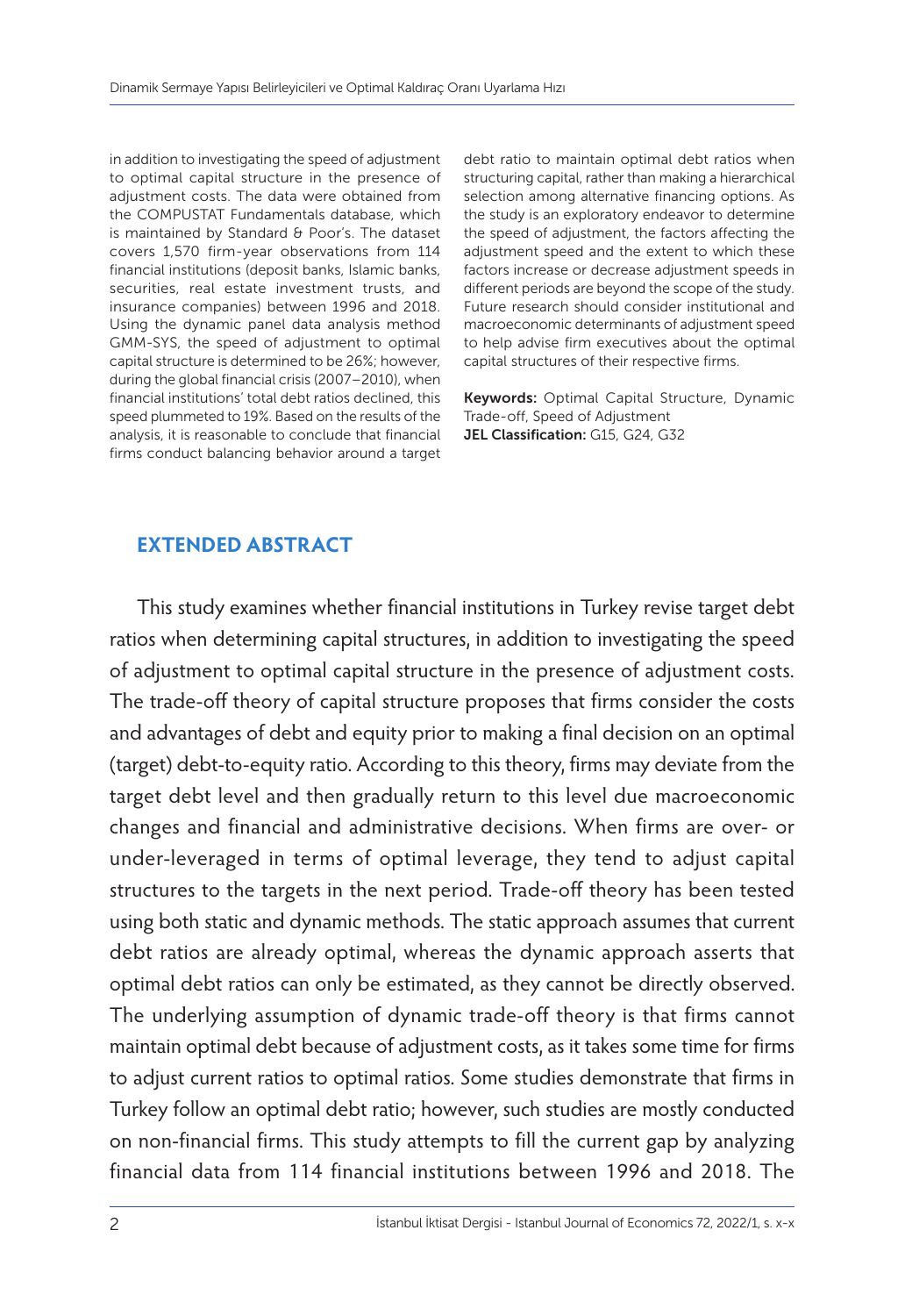dependent variable measures total debt ratios, whereas independent variables include lagged-values of total debt, profitability, the tangibility of assets, growth opportunities, and firm size. Blundell–Bond's (1991) GMM-SYS approach was adopted as the estimation method. The findings indicate that financial firms in Turkey revise target debt ratios when determining capital structures and the speed of adjustment is 26%, with a half-life of 1.93 years. It takes almost two years for financial firms to adjust current debt to half of the target debt ratios. In contrast, the speed of adjustment was around 19% between 2007 and 2010, when the debt ratios plummeted due to the global financial crisis. The speed of adjustment was around 37% between 1996 and 2007, and 43% between 2011 and 2018. The findings also indicate that profitability, the tangibility of assets, growth opportunities, and firm size have no effect on when the lagged version of total debt is endogenized. In contrast, the estimated coefficients for profitability and tangibility seem to follow a pattern across different time periods. While profitability had a positive effect on total debt in all models, the effect was negative during the crisis. Conversely, the effect of tangible assets on total debt almost doubled during the crisis. Based on the results of analysis, it is reasonable to conclude that financial firms conduct balancing behavior around a target debt ratio to maintain optimal debt ratios when structuring capital, rather than making a hierarchical selection among alternative financing options. Due to missing observations in the data set, it was not possible to establish a model that would allow measuring the speed of adjustment during the 2001 economic crisis. The autocorrelation (AR(1) and AR(2)) and Hansen (1982) test results indicate that the models fit the data well. As the study is an exploratory endeavor to determine the speed of adjustment, the factors affecting the adjustment speed and the extent to which these factors increase or decrease adjustment speeds in different periods are beyond the scope of the study. Future research should consider institutional and macroeconomic determinants of adjustment speed to help advise firm executives about the optimal capital structures of their respective firms.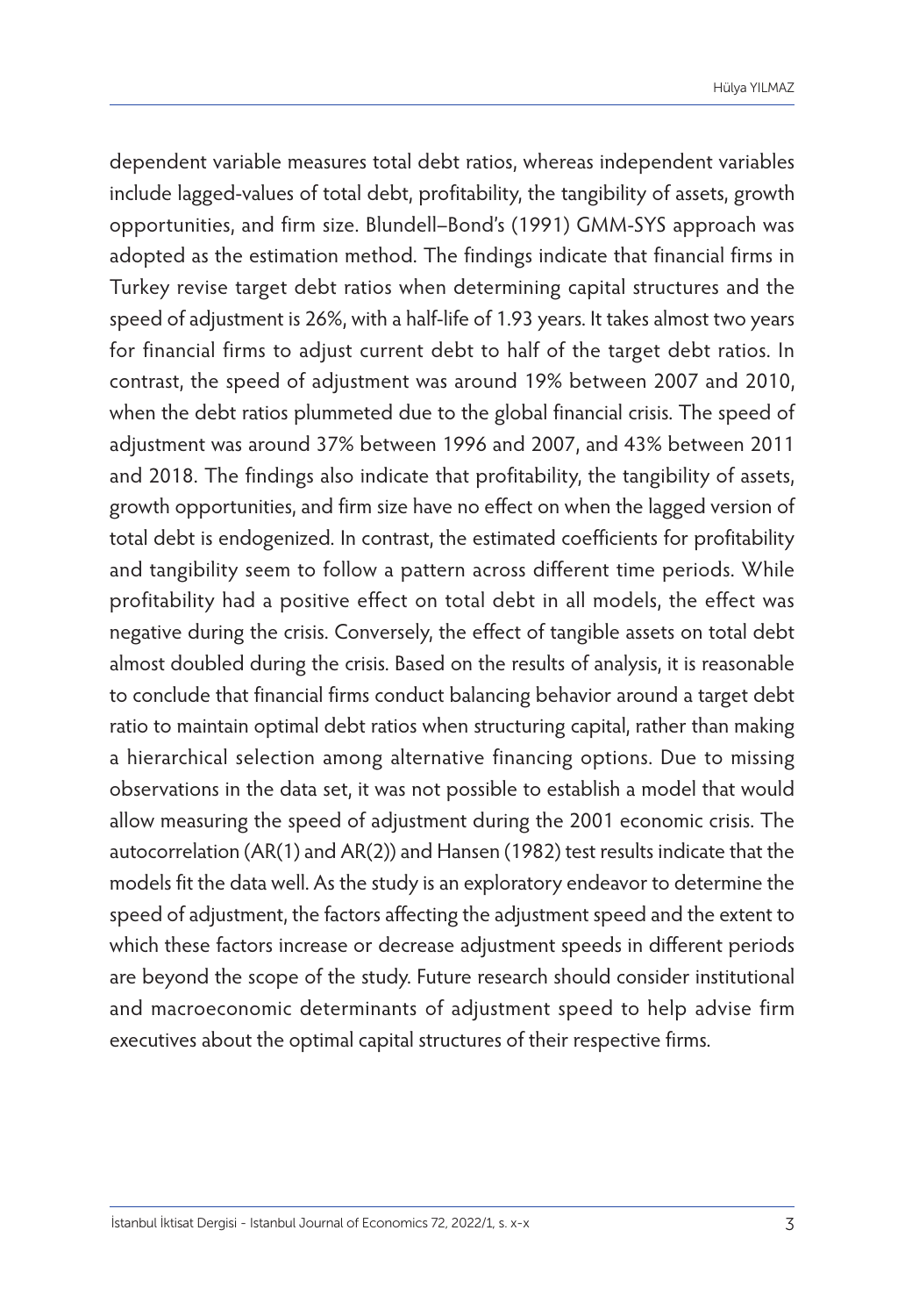# **Giriş**

Firma finansmanı literatüründe sermaye yapısının oluşumu Myers'in (1984) deyimi ile bir "bulmaca" olma özelliğini korumaktadır. Firmaların sermaye yapılarını nasıl oluşturdukları ile ilgili farklı teorik yaklaşımlar mevcuttur. Bu yaklaşımlardan en önemlileri hiyerarşi ve dengeleme teorilerdir. Hiyerarşi teorisi firmaların sermaye yapısını oluştururken geçmiş yıl karlarını kullanma, bunların yetersiz olması durumunda ise sırasıyla borçlanma ve hisse senedi ihracına gittiklerini öne sürerek finansman tercihlerini belirli bir sıralama dâhilinde yaptıklarını savunur (Myers ve Majluf, 1984). Dengeleme teorisi ise firmaların finansman tercihlerini yaparken bir sıralamadan ziyade, borcun ve öz sermayenin maliyetlerini ve avantajlarını değerlendirip optimal (hedef) bir borç-öz sermaye oranı arasında karar verdiklerini öne sürer (Baxter, 1967; Hirshleifer, 1966; Stiglitz, 1972; Kraus ve Litzenberger, 1973). Bu teoriye göre, firmalar içinde bulundukları ekonominin durumu, sektörün gerekleri ve firmanın kendi iç dinamiklerinden kaynaklanan nedenlerden dolayı hedef borç seviyesinden sapabilir ve sonra kademeli olarak bu seviyeye geri dönebilirler. Optimal kaldıraç seviyesinden daha fazla veya daha az borçlanan firmalar bir sonraki dönemde daha az veya daha fazla borçlanarak hedeflerini yakalamak için cari borç oranlarında uyarlama yapabilirler. Dengeleme teorisi hedef borç oranlarının cari borç oranlarından oluştuğunu varsayan statik dengeleme teorisi ve bu oranların cari borç oranları gibi doğrudan gözlemlenemeyen ancak hesaplanabileceğini öne süren dinamik dengeleme teorisi olmak üzere ikiye ayrılır. Firmaların borcun vergi avantajı ve iflas maliyetlerini dengelediği bir optimal sermaye yapısını takip edip etmedikleri ile ilgili yapılan statik dengeleme testleri, birim zamanda gözlemlenen borç oranlarının optimal olduğu varsayımından hareket ettiğinden dolayı zamanla terkedilerek yerini hedef borç oranlarının bağımlı değişken olarak test edildiği dinamik dengeleme testlerine bırakmıştır. Firmaların borç oranlarını belirlenmiş bir hedef etrafında oluşturduklarını öne süren dinamik dengeleme yaklaşımı, optimal bir borç oranına sahip olmanın her zaman mümkün olmadığını, bunun nedeninin ise cari oranların hedefe uyarlanması esnasında ortaya çıkan uyarlama maliyetlerinin olduğunu öne sürmüştür (Fischer, Heinkel ve Zechner, 1989). Bu önermeden sonra, birçok çalışmada ilk aşamasında hedef borç oranlarının tahmin edilerek ikinci aşamasında bu hedef borç oranlarında meydana gelen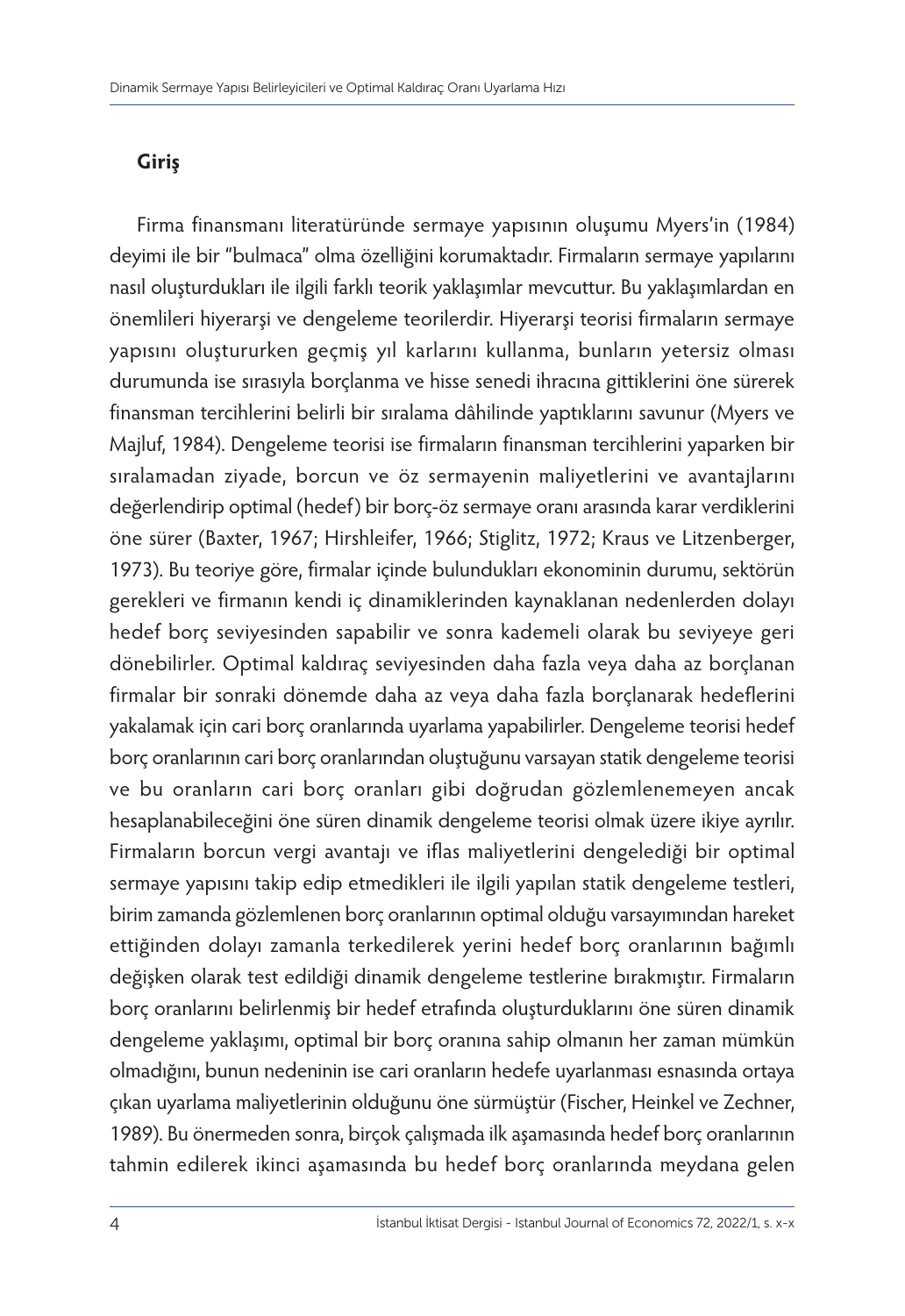sapmanın bir sonraki dönemde cari borç oranlarını ne ölçüde etkilediğini test eden iki aşamalı regresyon analizlerinin kullanıldığı görülmüştür. 1990'lı yılların başlarında Arellano ve Bond (1991) tarafından geliştirilen genelleştirilmiş momentler metodu tahmincisinin kullanıldığı dinamik panel veri analiz yönteminin yaygınlaşmasıyla geçmiş yıl borç oranın gecikmeli değerinin bağımsız değişken olarak eşitliğe dahil edildiği ve bu değişkenin tahmin edilen katsayısından hedef borç oranına ait uyarlama hızının tespit edildiği çalışmalar hız kazanmıştır. Türkiye'de ve Türkiye'deki firmaları da içine alan iç ve dış kaynaklı çalışmalarda farklı uyarlama hızlarına ulaşılmasına rağmen, konunun genelde finans dışı firmalar üzerinden test edildiği görülmüştür. Bu çalışma bu alandaki boşluğu doldurmak üzere Türkiye'de faaliyet gösteren finansal şirketlerin sermaye yapılarını oluştururken bir hedef doğrultusunda hareket edip etmedikleri ve uyarlama maliyetlerinin olduğu bir ortamda uyarlama hızlarının ne olduğunun tespit edilmesi amacıyla yapılmıştır.

# **Optimal Sermaye Yapısına Etki Eden Firmaya Özgü Faktörler**

Firmaların sermaye yapıları ülkenin genel ekonomik durumu, faaliyet gösterilen sektör ve firmaya özgü bazı faktörlerden etkilenirler. Firmaya özgü faktörler ise yönetsel olabileceği gibi demografik ve finansal da olabilir. Bu çalışmada karlılık, varlık yapısı, büyüme olanakları ve firma büyüklüğü gibi bazı finansal ve demografik faktörler üzerinde durulmuştur.

# *Kârlılık*

Dengeleme perspektifinden bakıldığında firmaların karlarının azalması finansal sıkıntı ve buna bağlı maliyetleri artırır. Bu nedenle, karları düşük olan firmaların daha az borçlanmaları beklenir. Karı yüksek olan firmaların ise vergilendirilen gelirlerinin artmasına bağlı olarak daha fazla borçlanmaları beklenir. Buna ek olarak karı yüksek olan firmaların alacakları borçlar karşısında gösterecekleri teminat daha fazladır. Bu durumda karlılık ile borçlanma arasında pozitif bir ilişki olması normaldir (Fama ve French, 2002; Frank ve Goyal, 2009). Hiyerarşi teorisi açısından ise durum tam tersidir. Hiyerarşik sıralamada karlılık finansman tercihinde borçtan önce geldiği için karlılığın borçlanmayı düşürmesi beklenir (Myers, 1984).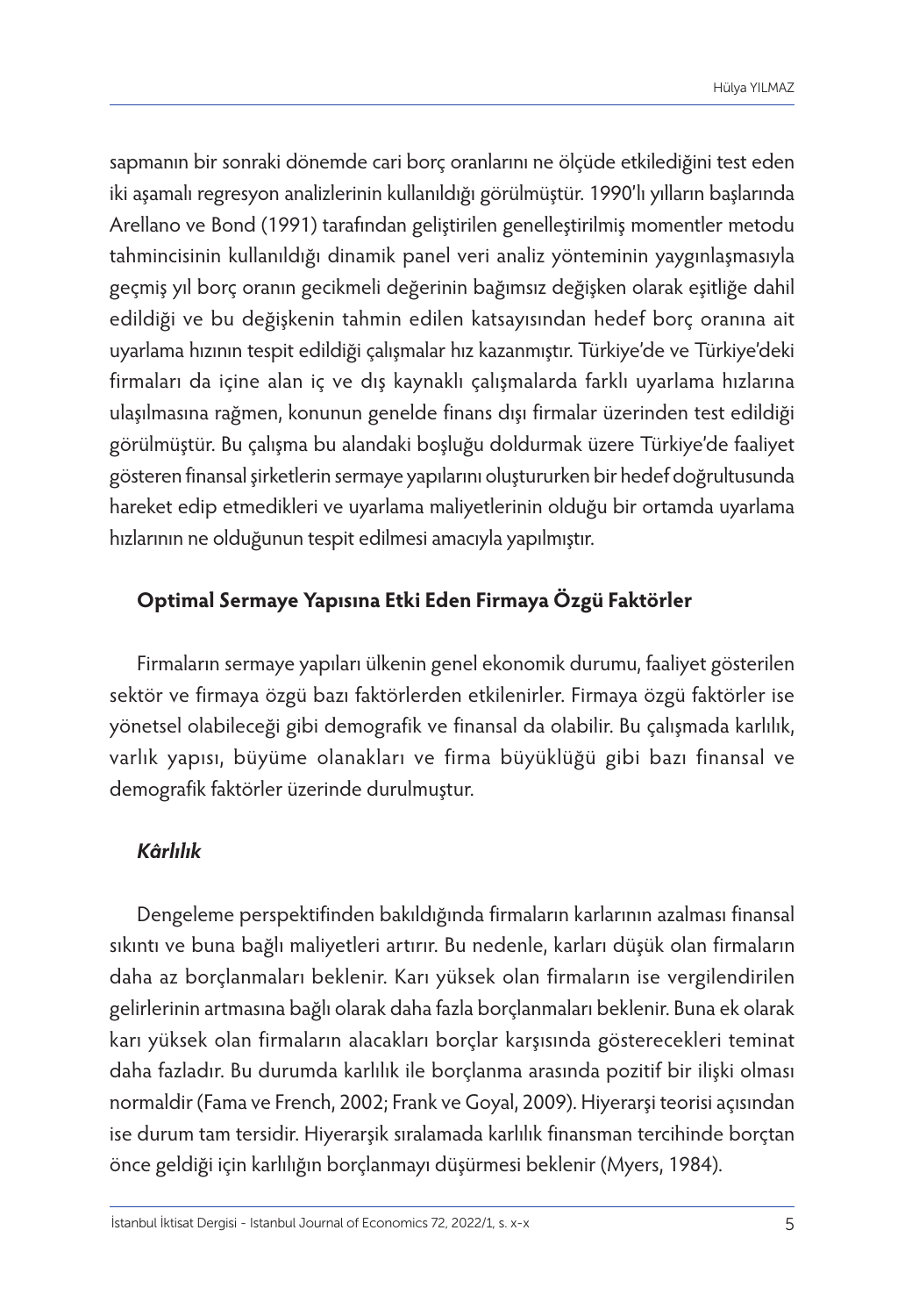# *Maddi Duran Varlıklar (Varlık Yapısı)*

Dengeleme yaklaşımına göre, varlık yapısı içinde maddi duran varlıkları fazla olan firmalar daha fazla borçlanırlar. Maddi duran varlıklar finansal sıkıntı ile karşılaşıldığında firmanın tasfiye değerini yükseltir ve iflas gibi durumlarda firma değerinin daha doğru hesap edilmesini sağlar. Ayrıca, maddi duran varlıklar alacaklar karşısında teminat olarak gösterilebilir. Hiyerarşi teorisi açısından ise durum daha farklıdır. Maddi duran varlıkları fazla olan firmaların finansal riskleri daha düşüktür. Dolayısı ile bu tür firmaların daha az borçlanması beklenir. Diğer bir ifade ile varlık yapısı içinde maddi duran varlıkların yükselmesi borçlanmayı azaltır (Scott, 1976; Fama ve French, 2002; Frank ve Goyal, 2009).

# *Büyüme Olanakları*

Büyüme olanakları, firmaların ellerindeki yatırım ve projeleri büyüme potansiyeline sahip firmaları tanımlamak için kullanılan bir ifadedir. Dengeleme teorisi açısından bakıldığında, büyüme safhasında olan firmalar finansal sıkıntılar karşısında daha çok kırılgandırlar. Bu tür kırılganlıklar firma değerinin düşmesi ile sonuçlanır. Bu açıdan bakıldığında büyüme olanakları ile borçlanma arasında negatif bir ilişki olması beklenir. Hiyerarşi perspektifinden bakıldığında ise, durum tam tersidir. Büyüyen firmalar daha fazla finansmana ihtiyaç duyarlar ve firmaların yeni yatırım ve projeleri için ihtiyaç duydukları finansmanı tamamen geçmiş yıl karlarından karşılaması her zaman olanaklı değildir. Bu durumda büyüme olanaklarına sahip firmaların daha fazla borçlanması beklenir (Basu, 1977; Titman ve Wessels, 1988).

# *Firmanın Büyüklüğü*

Büyük firmaların kazançlarındaki oynaklık daha azdır. Bu nedenle, dengeleme teorisi büyük firmaların daha fazla borçlanabileceğini öngörür. Küçük firmaların ise iflas gibi bazı finansal sıkıntılarla karşılaşması daha olasıdır. Bu durumlarda küçük firmaların tasfiye değerleri daha fazla düşer. Bu nedenle de küçük firmalar, büyük firmalara oranla daha az borçlanırlar (Fama ve French, 2002). Hiyerarşi teorisine göre bir öngörüde bulunabilmek için bu teorinin varsayımlarından olan bilgi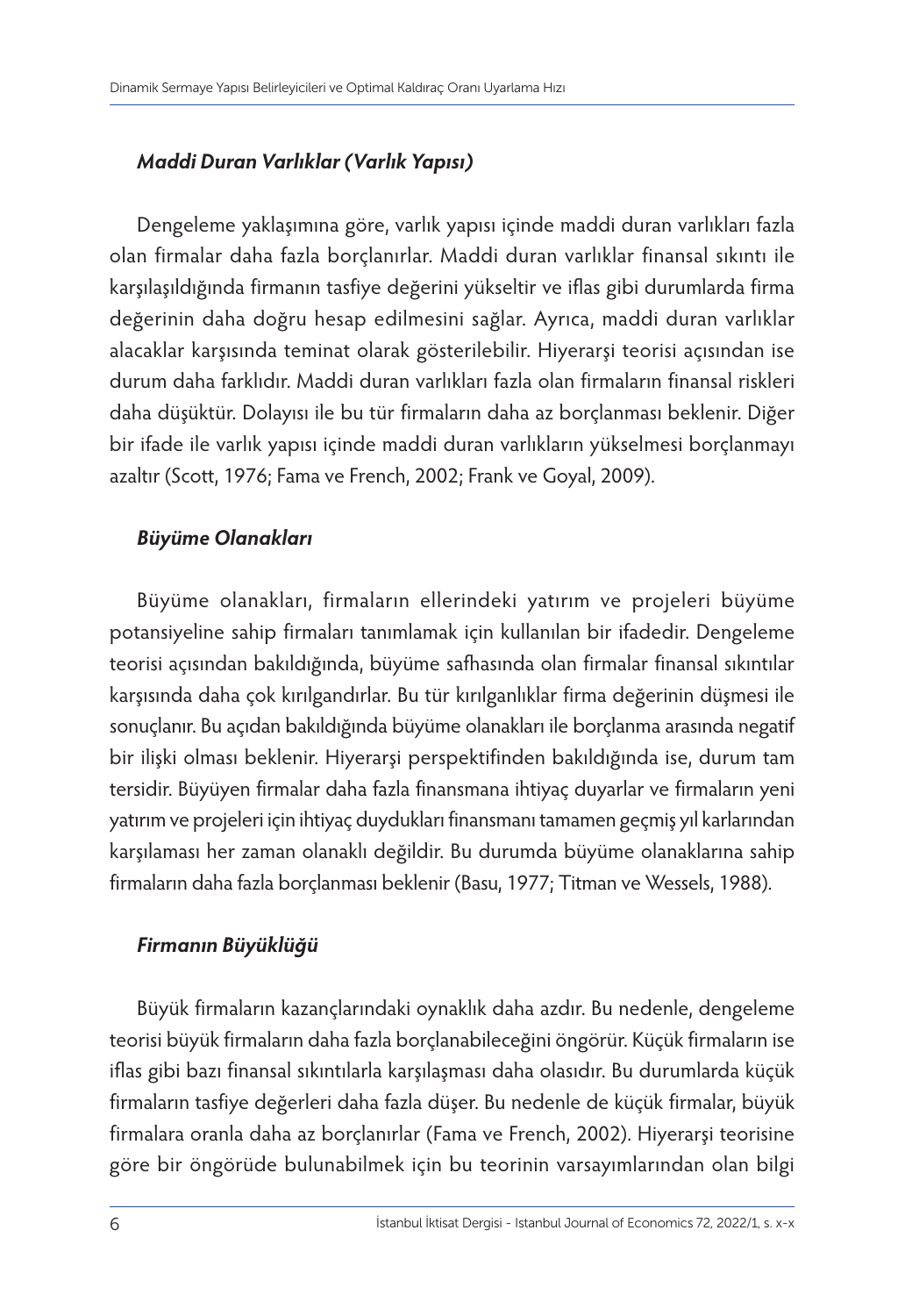asimetrisi ve işlem maliyetleri perspektiflerinden bakmak gerekir. Büyük firmaların yatırımcıları firma bilgilerine daha rahat ulaşabilirler. Bu açıdan firma ile yatırımcıları arasındaki bilgi asimetrisi daha azdır. Dolayısı ile de büyük firmaların ihtiyaç duydukları finansmanı hisse senedi ihracı ile temin etmeleri daha olasıdır. Öte yandan, küçük firmalarla yatırımcıları arasındaki bilgi asimetrisi büyük firmalarınkine göre daha fazladır. Ayrıca, küçük firmaların hisse senedi ihracı daha fazla işlem maliyeti gerektirir. Bu durumda, firmaların büyüdükçe daha az borç kullanması beklenir (Titman ve Wessels, 1988; Booth ve ark., 2001).

Dinamik dengeleme yaklaşımına göre, sermaye yapısı sadece karlılık, varlık yapısı, büyüme olanakları ve firma büyüklüğü gibi firmaya özgü faktörlerin bir fonksiyonu değildir. Bunun yanında firmanın hedef borç oranlarının da borçlanmaya bir etkisi vardır. Hedef borç oranı ise geçmiş yıllara ait borç oranlarının bir fonksiyonudur. Dolayısı ile geçmiş yıllara ait borç oranları kaldıraç eşitliğinde endojen (içsel) bir faktördür. Bu nedenle dinamik dengeleme testlerinde geçmiş yıllara ait borç oranları (gecikmeli borç oranları) bir bağımsız değişken olarak yer alır.

### **Literatür Taraması**

Dinamik dengeleme ve uyarlama hızı ile ilgili yapılan çalışmalar firmaların hedef bir borç oranı etrafında hareket ettiklerine dair deliller ortaya koymaktadır. Jalilvand ve Harris (1984) ABD'de faaliyet gösteren imalat firmalarının hisse senedi ihracı, kısa ve uzun vadeli borçlanma ve temettü ödemeleri ile ilgili finansman kararlarının piyasa kusurlarının ve uyarlama maliyetlerinin olduğu bir ortamda uzun vadeli finansman kararlarını nasıl etkilediğini incelemişlerdir. Bulgulara göre, finansman kararları birbirine bağlı çeşitli faktörlerden etkilenmekle beraber uyarlama hızı hisse senedi fiyatları, firma büyüklüğü ve faiz oranlarından etkilenmektedir. Fischer, Heinkel ve Zechner (1989) uyarlama maliyetlerinin finansman kararlarını ne ölçüde etkilediğini analiz ettikleri çalışmalarında, gözlemlenen borç oranlarını aralıklı ölçerek firmaların dinamik bir sermaye yapısını hedefleyip hedeflemediklerini tespit etmeye çalışmışlardır. Bulgular, küçük bir uyarlama maliyetinin dahi borç oranlarında dalgalanmalara neden olduğunu ortaya koymuştur.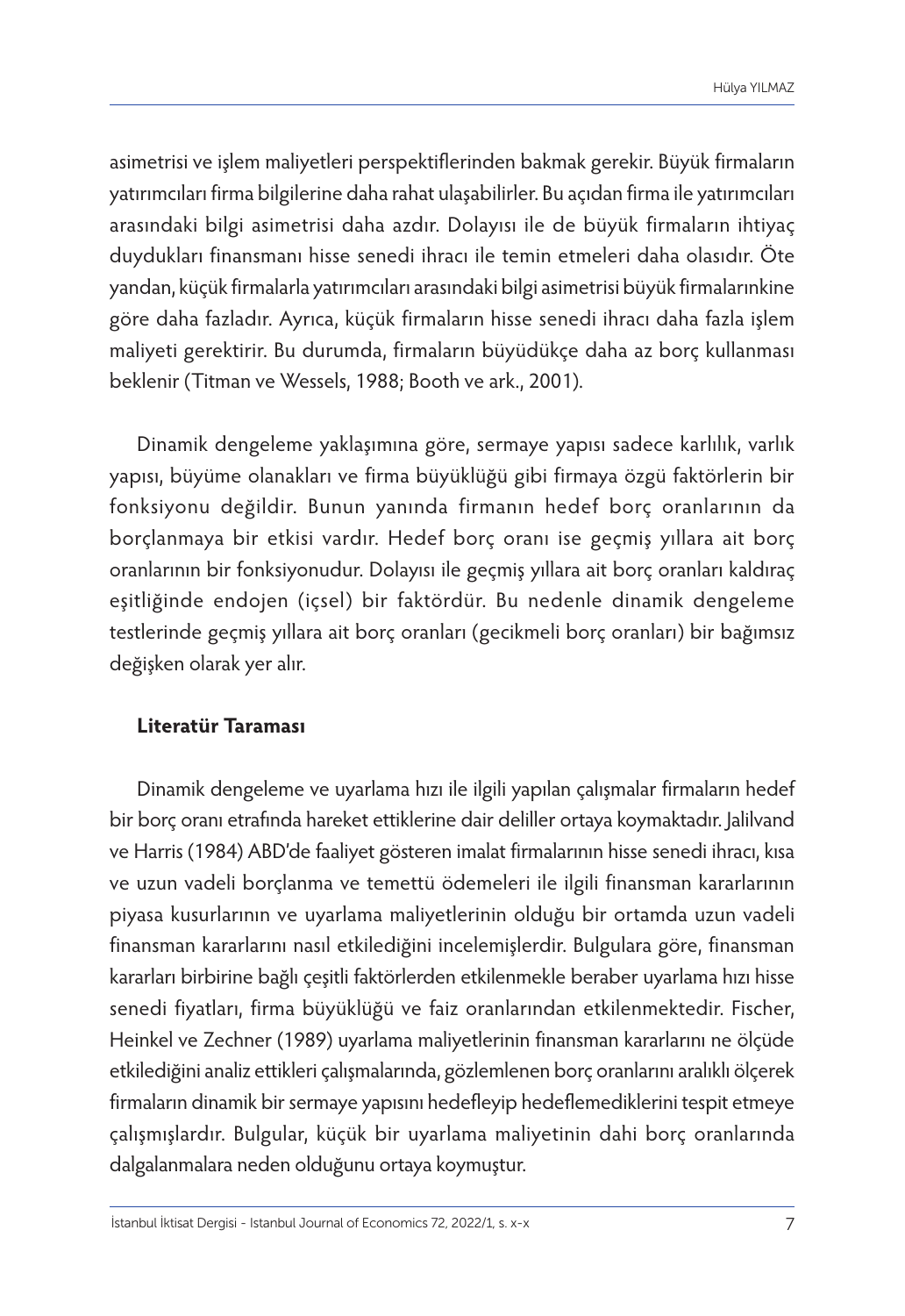Hedef uyarlama hipotezi ile ilgili yapılan bazı çalışmaların iki aşamalı bir yöntem kullandıkları görülmektedir (Hovakimian, Opler, ve Titman, 2001; Fama ve French, 2002). Bu çalışmalar, ilk planda bazı firma değişkenleri ile gözlemlenen borç oranlarını analiz edip tahmini borç oranlarını tespit ettikten sonra tahmini borç oranları ile gözlemlenen borç oranları arasındaki farkı kaldıraç farkı olarak adlandırmışlardır. İkinci aşamada ise, kaldıraç farkının firmanın finansman kararlarını temsil eden bazı bağımlı değişkenleri etkileyip etkilemediği analiz edilerek hedef borç oranının (kaldıraç farkı) firmanın finansman kararlarını ne ölçüde etkilediği ölçülmeye çalışılmıştır. Bu çizgide yapılan analizler firmaların kaldıraç oranlarını belli bir seviyede tutmak için hedef düzeltme davranışında bulunduğunu saptamışlardır.

De Miguel ve Pindalo (2001) ise Arellano ve Bond'un (1991) dinamik panel veri analiz yöntemini kullanarak firmaların hedef uyarlama davranışlarını ve hızlarını test etmişlerdir. Bu çalışmada, firmaların kaldıraç oranları hedef kaldıraç oranlarının endojen değişken olarak kullanıldığı firmaya özgü bir dizi faktörle birlikte test edilmiştir. Yine dinamik panel veri analiz yöntemini kullanan Öztekin ve Flannery (2012) ise 37 farklı ülkede firmaların hedef borç oranlarına uyarlama hızı ve bu hıza etki eden faktörleri analiz etmişlerdir. Bulgular, kurumsal kalitenin işlem maliyetlerini azalttığını ve bunun da daha yüksek bir uyarlama hızı ile sonuçlandığını göstermiştir. Ayrıca, yerel piyasalardaki farklı işlem maliyetlerinin, firmaların uyarlama davranışlarındaki uluslararası farklılıkların önemli bir belirleyicisi olduğu tespit edilmiştir.

Konu ile ilgili Türkiye'de veya Türkiye'yi de içine alan iç ve dış kaynaklı çalışmalara rastlamak mümkündür. Öztekin ve Flannery (2012) 42 firma üzerinden yaptıkları analizlerinde 1991 ve 2006 yılları arasında firmaların cari borç oranlarını optimal borç oranlarına uyarlama hızını %12 olarak tespit etmişlerdir. Arıoğlu ve Tuan (2014) Borsa İstanbul'a kayıtlı 148 firmanın 1998 ve 2010 yılları verileri üzerinde yaptıkları analizlerde uyarlama hızını %29 olarak bulmuşlardır. Yıldız (2018) ise Borsa İstanbul'a kayıtlı 234 firmanın 2003 ve 2016 yılları arasındaki uyarlama hızlarının %12 ile %16 arasında değiştiğini belirlemiştir. Türkiye'de faaliyet gösteren 58 mevduat bankasının 1995 ve 2016 yılları arasındaki verilerini analiz eden Demir (2019) uyarlama hızını %29 olarak bulmuştur. Bu çalışmaların hepsinde dinamik panel veri analiz yöntemi kullanılmıştır.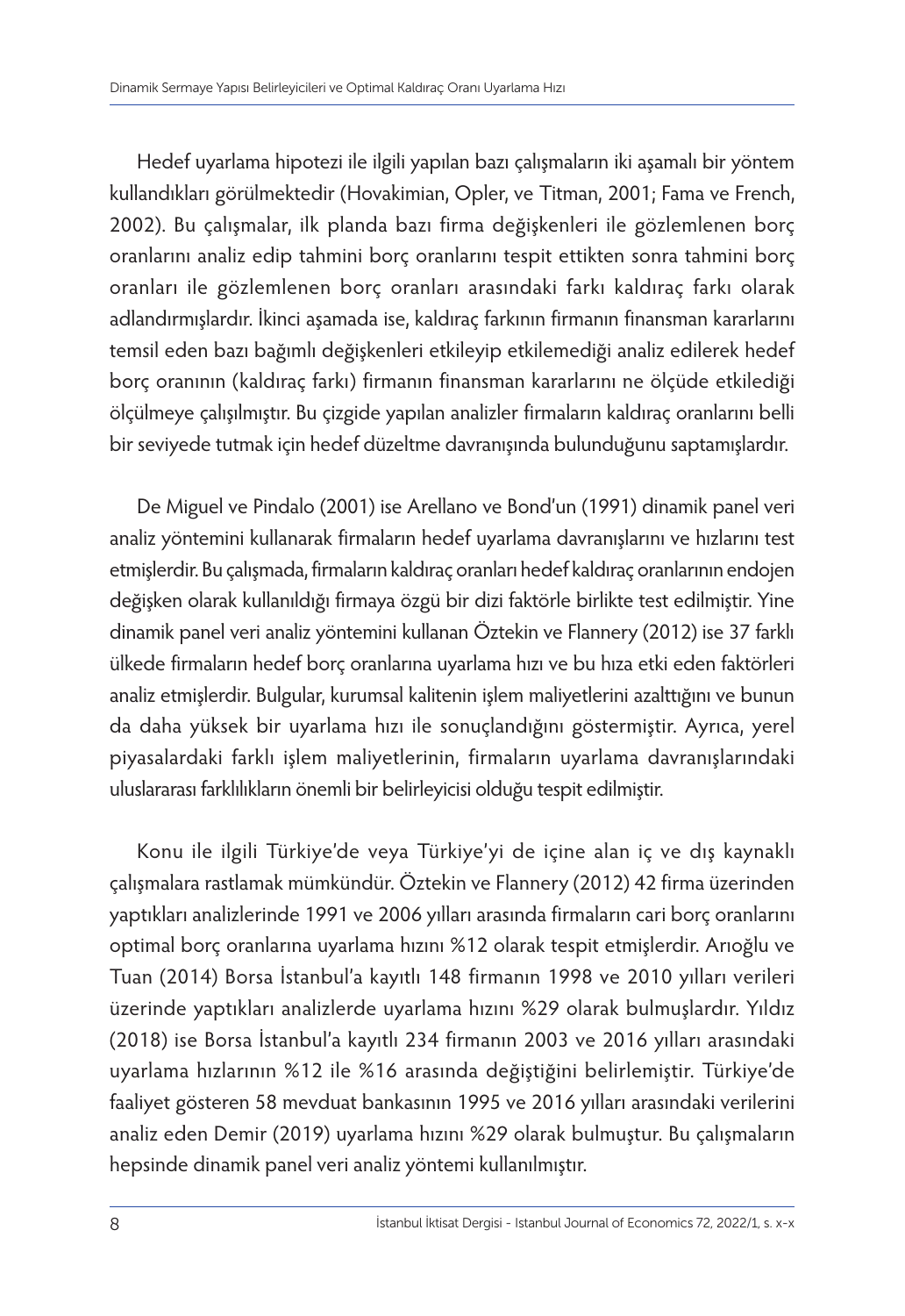# **Araştırma Yöntemi**

Finansal şirketlerin borç uyarlama hızlarını analiz etmek üzere gerekli olan veri Amerikan "*Standard and Poor's*" firmasının küresel şirket verilerini tuttuğu *S&P Compustat Fundementals* veri tabanından derlenmiştir. Veri setinde 114 finansal şirkete (mevduat bankaları, katılım bankaları, menkul ve gayrimenkul yatırım ortaklıkları ve sigorta şirketleri) ait 1996-2018 yıllarını kapsayan toplam 1570 firmayılı gözlem bulunmaktadır. Hem kayıp veriler hem de tüm şirketlerin tüm yıllara ait verilerinin olmamasından dolayı analizler dengesiz panel verileri üzerinden yapılmıştır. Tablo-1'de değişkenler ve bu değişkenlerin nasıl ölçüldüğü yer almaktadır.

| (Cari Yükümlülüklerdeki Toplam Borç + Toplam Uzun Vadeli Borçlar)/Toplam          |  |  |  |
|-----------------------------------------------------------------------------------|--|--|--|
| Varlıklar (Toplam Borç-Bağımlı Değişken)                                          |  |  |  |
| Amortisman Düşülmeden Önceki Faaliyet Karı/Toplam Varlıklar (Karlılık)            |  |  |  |
| Tesis, Makine ve Teçhizat - Toplam (Net)/Toplam Varlıklar (Maddi Duran Varlıklar) |  |  |  |
| Toplam Varlıkların Logaritmasındaki Yıllık Değisim (Büyüme Olanakları)            |  |  |  |
| Toplam Varlıkların Logaritması (Firma Büyüklüğü)                                  |  |  |  |
|                                                                                   |  |  |  |

|  |  | Tablo 1: Değişkenler ve Tanımları |  |  |
|--|--|-----------------------------------|--|--|
|--|--|-----------------------------------|--|--|

Değişkenler Frank ve Goyal'ın (2009) tanımlarından uyarlanmıştır.

Tablo-2'de değişkenlere ait tanımlayıcı istatistikler yer almaktadır. Finansal şirketlerin 1996 ve 2018 yılları arasında ortalama toplam borçları %30, karlılıkları ise %10 olup bu şirketlerin toplam varlıklarındaki değişim (Büyüme Olanakları) yaklaşık %15 civarında gerçekleşmiştir.

| Değişken   | Gözlem | Ort.  | Std. Sapma | En Düşük | En Yüksek |
|------------|--------|-------|------------|----------|-----------|
| ТB         | 829    | 0.304 | 0.257      | 0.000    | 0.966     |
| <b>KAR</b> | 1253   | 0.104 | 0.166      | 0.000    | 3.008     |
| <b>MDV</b> | 1095   | 0.041 | 0.118      | 0.000    | 0.933     |
| <b>BO</b>  | 1262   | 0.146 | 0.264      | $-0.993$ | 0.981     |
| <b>BUY</b> | 1262   | 7.357 | 5.044      | 0.000    | 24.492    |

|  |  | Tablo 2: Tanımlayıcı İstatistikler |  |
|--|--|------------------------------------|--|
|--|--|------------------------------------|--|

Şekil-1'de yıllara göre toplam borç oranları görülmektedir. Şekilde 1998-1999 yılları arasındaki ani %15'lik düşüşten sonra 1999-2002 yılları arasındaki istikrarlı çizgi dikkat çekmektedir. 2002 yılından sonra tekrar dalgalanmaya başlayan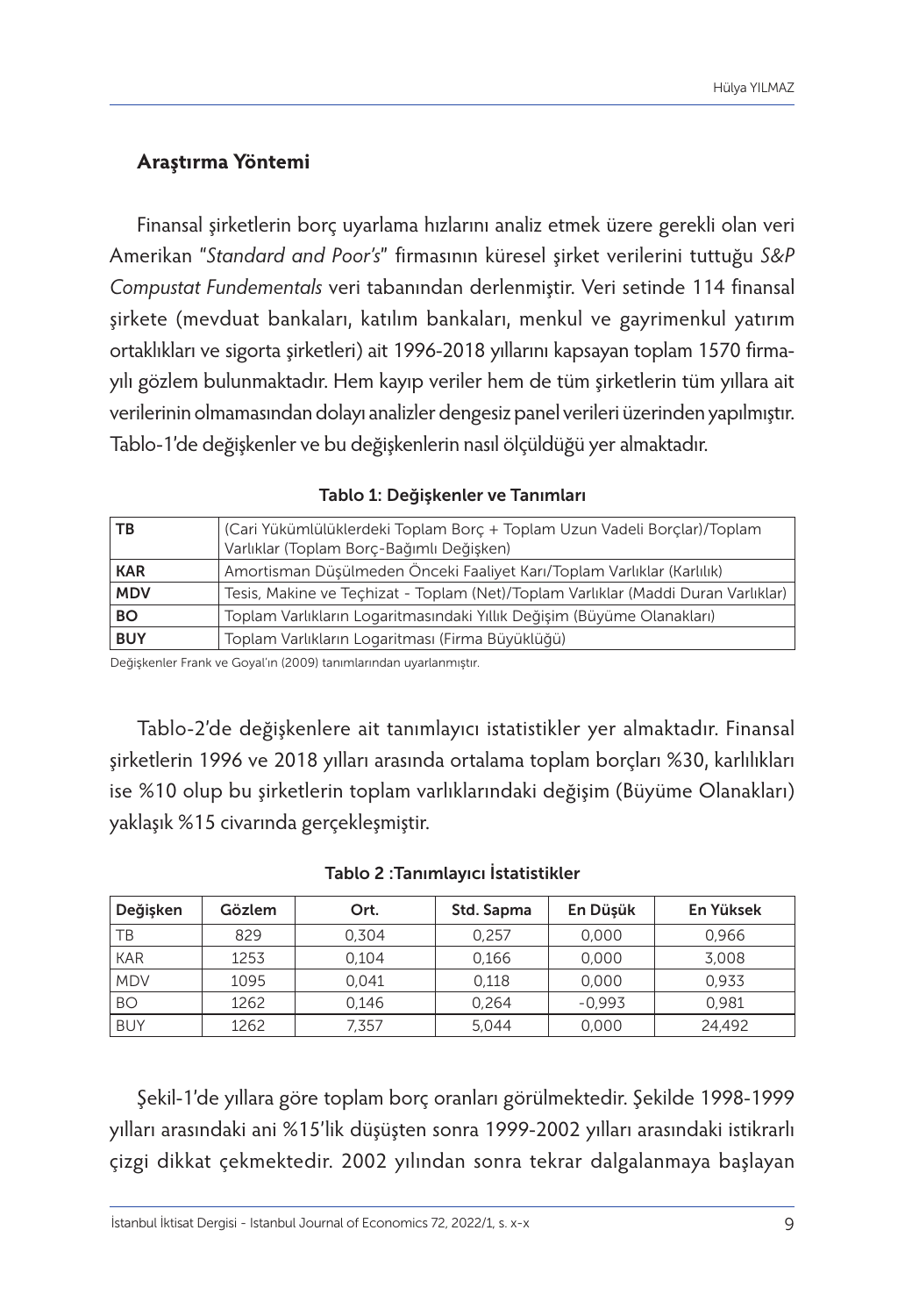toplam borç oranlarının 2008 yılından sonra 3 yıl üst üste düşüşe geçtiği görülmektedir. 2011 yılından sora yükselişe geçen toplam borç oranları, 2014 ve 2018 yılları arasında daha istikrarlı bir görünüme kavuşmuştur.





Şekil-2'de ise yıllara göre karlılık oranları yer almaktadır. 1990'lı yılların sonunda istikrarsız bir görüntü çizen karlılık oranları, 2000'li yıllarda da dalgalı bir görünüme sahiptir. 2001 ve 2008 yıllarında tepe noktasına ulaşan karlılık oranları, 2010 yılından sonra daha istikrarlı bir görünüme sahip olmuştur.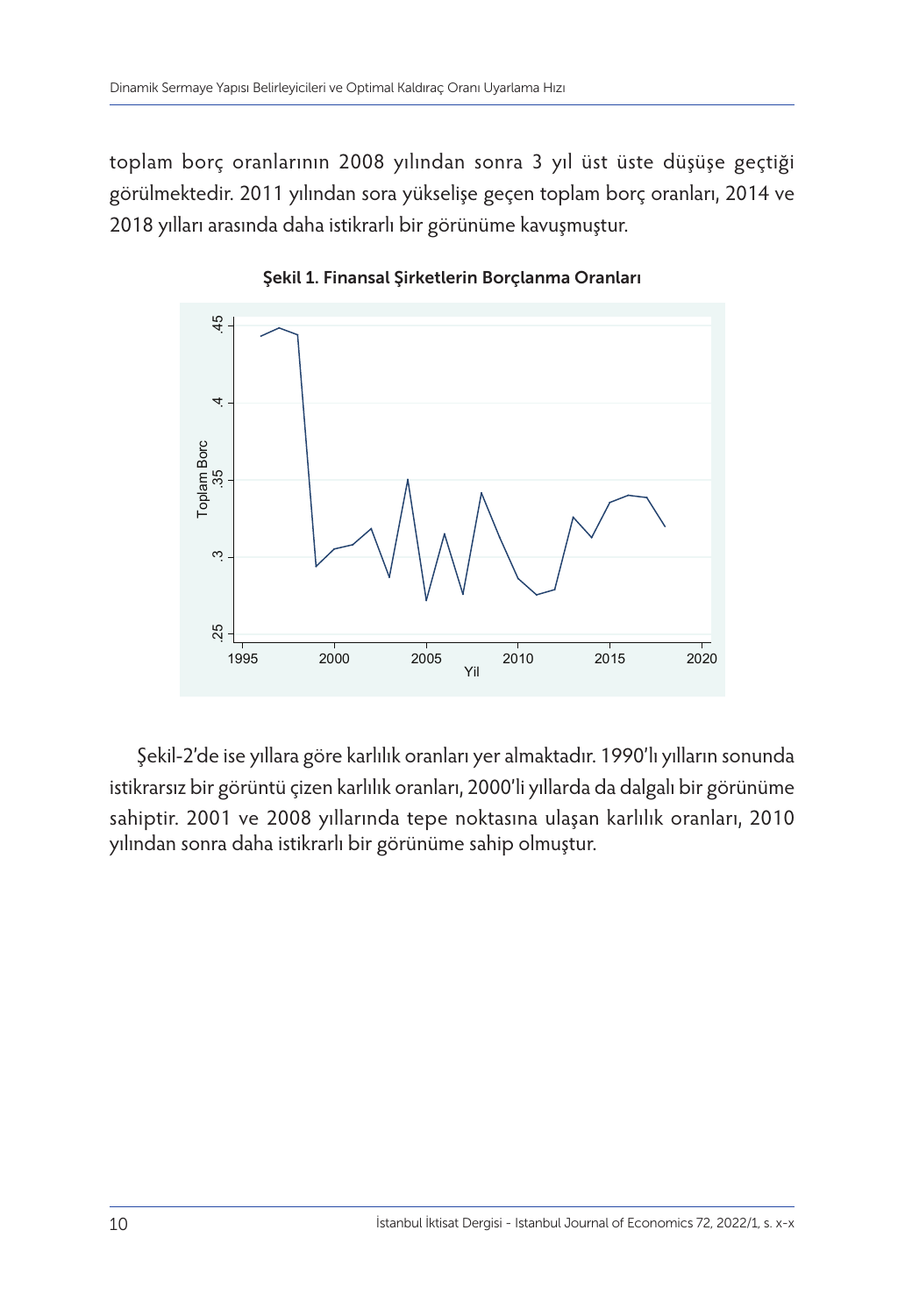

Şekil 2. Finansal Şirketlerin Karlılık Oranları

Finansal şirketler imalat ve hizmet sektöründe bulunan diğer şirketlere göre daha az maddi duran varlıklara sahiptirler (bkz. Şekil-3). Yaklaşık %4 civarında olan maddi duran varlık oranlarının yıllara göre dalgalanmaların fazla olması nedeniyle standart sapması yüksektir. Bu oranın özellikle 2001 ekonomik krizinde %10 civarına ulaştığı görülmektedir. Bu artışın verilen borçların ödenememesi nedeniyle ipotekli olarak alınan varlıklardan kaynaklanması olasıdır.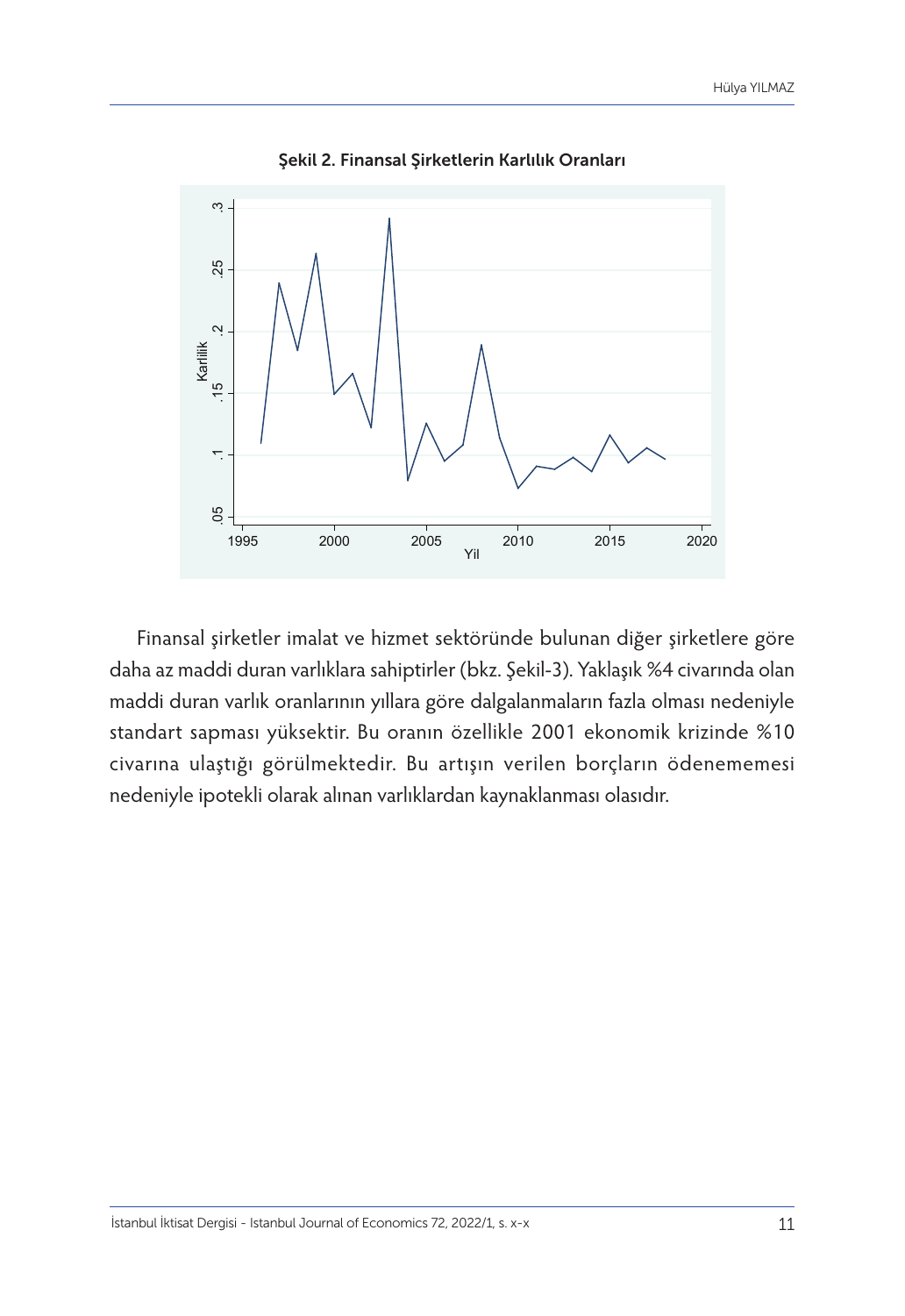

Şekil 3. Finansal Şirketlerin Toplam Varlıklar İçindeki Maddi Duran Varlık Oranları

# *İstatistiksel Model*

Finans literatüründe hedef uyarlama hızını tahmin etmek üzere üç farklı yöntem önerilmektedir. Bunlardan ilk ikisi *Havuzlanmış En Küçük Kareler Regresyonu* ve *Sabit Etkiler* yöntemleri olup ilkinin aşağı yönlü, ikincisinin ise yukarı yönlü yanlılığa sahip olduğu bilinmektedir (Baltagi, 2008 Lemmon, Roberts ve Zender., 2008; Huang ve Ritter, 2009). Diğer bir ifade ile *Havuzlanmış En Küçük Kareler Regresyonu* uyarlama hızını daha düşük tahmin ederken, *Sabit Etkiler* ise uyarlama hızını olduğundan daha yüksek tahmin etmektedir.

Bu iki yönteme alternatif olarak Blundell ve Bond (1998) tarafından geliştirilen ve bir dinamik panel veri analiz yöntemi olan *Sistem-Genelleştirilmiş Momentler Metodu* (*GMM*-*SYS*) ise bu tür yanlılıklara karşı daha dayanaklıdır. Bu yöntem içsel bazı değişkenleri ve gözlemlenmeyen bireysel farklılıkları kontrol edebilmektedir.

*GMM*-*SYS* metodu ile test edilen eşitliği incelemeden önce en baştan statik dengeleme modelinin varsaydığı eşitliği hatırlamakta fayda vardır. Statik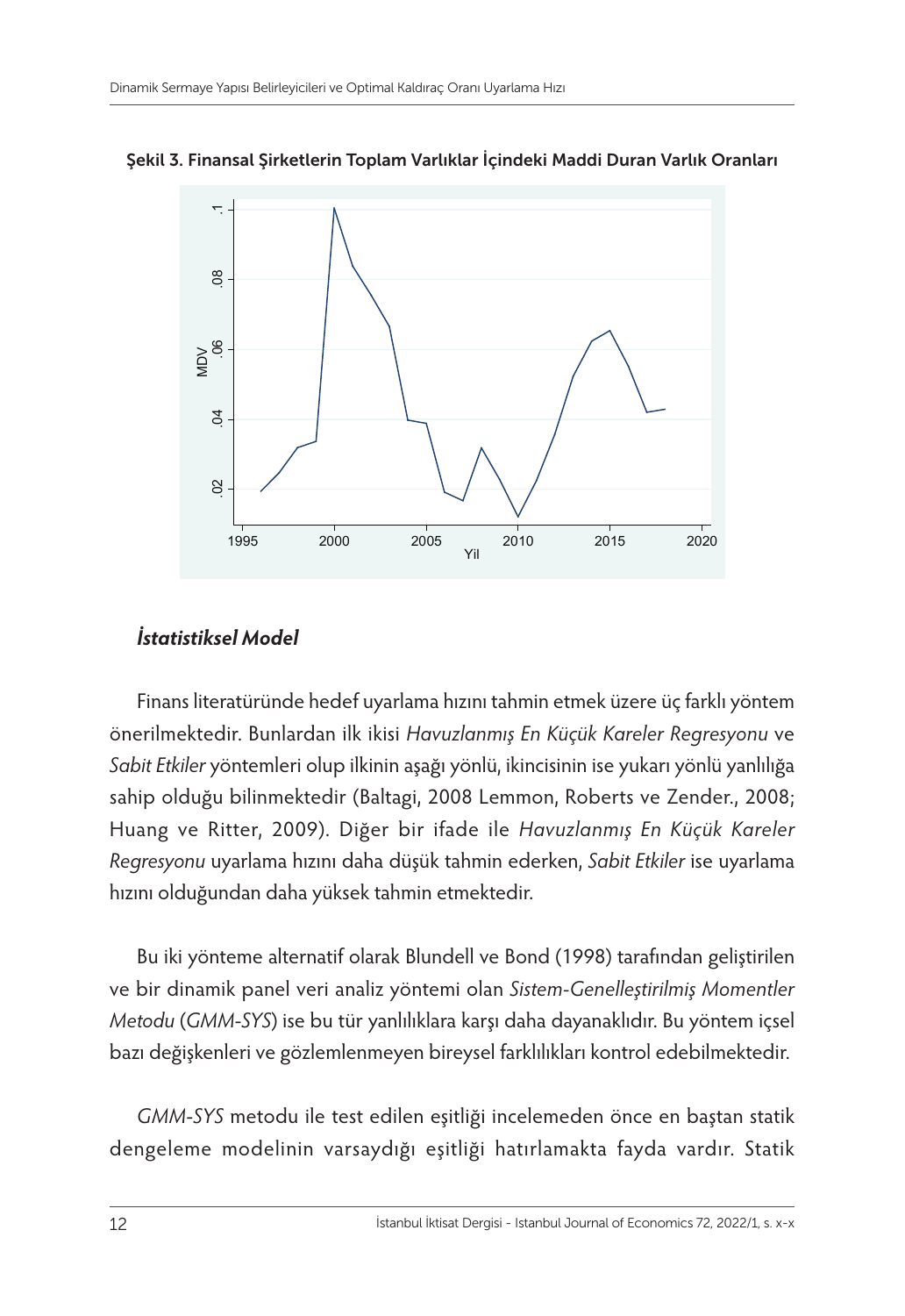dengeleme modeli firmaların gözlemlenen borç oranlarının halihazırda optimal olduğunu varsaymaktadır (bkz.eşitlik1).

$$
Lev *_{it} = Lev_{it}
$$
 (1)

Eşitlikteki  $Lev *_{it}$  firmanın birim zamanda sahip olduğu optimal borç oranını temsil etmektedir. Bu eşitlik geçmiş yıl borç oranı ile cari yıl borç oranı arasındaki farkın, cari yıldaki hedef (optimal) borç oranı ile geçmiş yıl borç oranı arasındaki farka eşit olduğunu varsayar (bkz.eşitlik2).

$$
Lev_{it} - Lev_{it-1} = Lev *_{it} - Lev_{it-1}
$$
 (2)

Bu nedenle, statik dengeleme modeli gözlemlenen borç oranlarının hedef (optimal) borç oranlarının yerine konduğu kesitsel verilerle test edilmiştir (Bradley Jarrell ve Kim 1984; Titman ve Wessels, 1988; Rajan ve Zingales; 1995). Daha sonra yapılan çalışmalarda ise aşağıdaki eşitliği (bkz. eşitlik 3) kullanan ve sermaye yapısının dinamik yapısının dikkate alan modellerin kullanıldığı görülmüştür (De Miguel ve Pindalo, 2001; Öztekin ve Flannery, 2012; Arıoğlu ve Tuan, 2014; Yıldız, 2018; Demir, 2019).

$$
Lev_{it} - Lev_{it-1} = \delta_{it}(Lev *_{it} - Lev_{it-1})
$$
\n(3)

Eşitlikte  $\delta_{it}$  uyarlama maliyetleri ile ortaya çıkan uyarlama parametresini temsil etmektedir. Bu eşitlikte ifade edilen yaklaşım daha sonradan dinamik dengeleme modeli olarak adlandırılmıştır. Bu eşitliği, aşağıdaki gibi farklı eşitliklerle ifade etmek mümkündür:

$$
Lev_{it} = Lev_{it-1} + \delta_{it}(Lev *_{it} - Lev_{it-1})
$$
\n(4)

$$
Lev_{it} = Lev_{it-1} + \delta_{it} Lev *_{it} - \delta_{it} Lev_{it-1}
$$
 (5)

$$
Lev_{it} = Lev_{it-1} - \delta_{it}Lev_{it-1} + \delta_{it}Lev *_{it}
$$
 (6)

$$
Lev *_{it} = (1 - \delta_{it})(Lev_{it-1}) + \delta_{it}(\sum_{i=1}^{n} \beta_j X_{jit} + \varepsilon_{it})
$$
 (7)

$$
Lev *_{it} = (1 - \delta_{it})(Lev_{it-1}) + \sum_{i=1}^{n} \delta_{it} \beta_j X_{jit} + \delta_{it} \varepsilon_{it}
$$
 (8)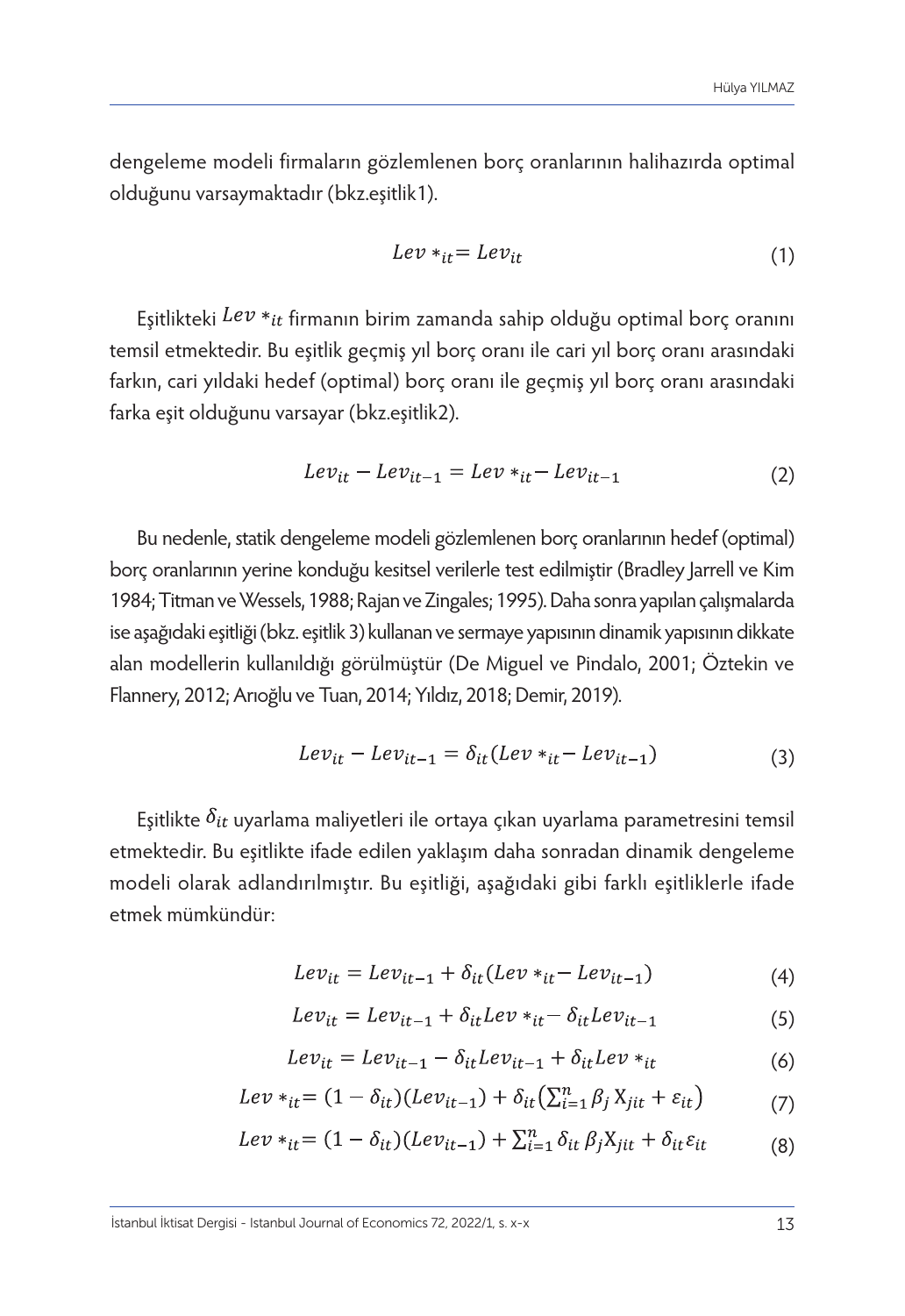En son esitlikteki (bkz. Esitlik 8)  $(1 - \delta_{it})$  firmanın birim zamandaki borç oranının gecikmeli değerinin  $(Lev_{it-1})$  hedef borç oranına uyarlama hızını;  $X_{jit}$  toplam borca etki eden firma-bazlı faktörleri:  $\varepsilon_{it}$  ise hata terimini ifade eder. Bu calısmada eşitlik8'de ifade edilen model test edilmiştir.

# **Bulgular**

|                       | Model-1         | Model-2         | Model-3         | Model-4         |
|-----------------------|-----------------|-----------------|-----------------|-----------------|
|                       | 1996-2018       | 2007-2010       | 1996-2006       | 2011-2018       |
| L1.TB                 | $0,741***$      | $0.808***$      | $0.626***$      | $0.562**$       |
|                       | (0,099)         | (0, 103)        | (0,108)         | (0.163)         |
| <b>KAR</b>            | 0,034           | $-0,055$        | 0,065           | 0,079           |
|                       | (0,069)         | (0, 181)        | (0,052)         | (0.053)         |
| <b>MDV</b>            | 0,138           | 0,232           | 0,109           | 0,117           |
|                       | (0,077)         | (0, 130)        | (0,107)         | (0.133)         |
| <b>BO</b>             | 0,000           | 0,006           | $-0,000$        | $-0,002$        |
|                       | (0,002)         | (0,005)         | (0,003)         | (0,004)         |
| <b>BUY</b>            | 0,000           | 0,001           | 0,004           | 0,005           |
|                       | (0,001)         | (0,002)         | (0,003)         | (0,005)         |
| Sabit                 | 0,070           | 0,051           | 0,085           | 0,105           |
|                       | (0,032)         | (0,037)         | (0,035)         | (0,057)         |
| #Gözlem               | 661             | 140             | 437             | 295             |
| #Firma                | 66              | 46              | 66              | 60              |
| #Araç(Instrument)     | 27              | 19              | 27              | 27              |
| Wald                  | $x^2$ (4)=69.53 | $x^2$ (4)=69.15 | $x^2$ (4)=60.08 | $x^2$ (4)=21.46 |
| $AR(1)$ ( $p$ -value) | (0.007)         | (0.003)         | (0.018)         | (0.048)         |
| $AR(2)$ ( $p$ -value) | (0.823)         | (0.627)         | (0.575)         | (0.368)         |
| Hansen (p-value)      | (0.274)         | (0.351)         | (0.223)         | (0.140)         |

Tablo 3: Finansal Şirketler Toplam Borç Uyarlama GMM-SYS Modeli

Katsayıların sıfırdan farklı olduğu sıfır hipotezi \*, \*\* ve \*\*\* sırasıyla %1, %5 ve %10'dan küçük istatistiksel anlam derecesiyle reddedilebilir. Dirençli standart hataları parantez içinde gösterilmiştir. Hansen (1982) testi, modeldeki (araç) değişkenlerin geçerli olduğu sıfır hipotezini test etmek için kullanılır. AR (1) (reddedilmesi gereken) birinci mertebeden seri bağıntı (otokorelasyon) olmadığı boş hipotezini test ederken, AR (2) birinci farklarda (reddedilmemelidir) daha yüksek mertebeden seri bağıntı (otokorelasyon) olmadığı boş hipotezini test eder. Tüm modellerde L1.TB endojen (içsel) değişken olarak tanımlanmıştır.

Tablo-3'de *GMM-SYS* yöntemiyle sınanan modeller yer almaktadır. Toplam borç oranı değişkeninin gecikmeli değerinin (L1.TB) toplam borca olan etkisi tüm modellerde istatistiksel olarak anlamlıdır. Bununla beraber gecikmeli değerin toplam borca olan etki büyüklüğü ve uyarlama hızı dönemlere göre farklılaşmaktadır. 1996 ve 2018 yılları arasında finansal şirketlerin cari borçlarını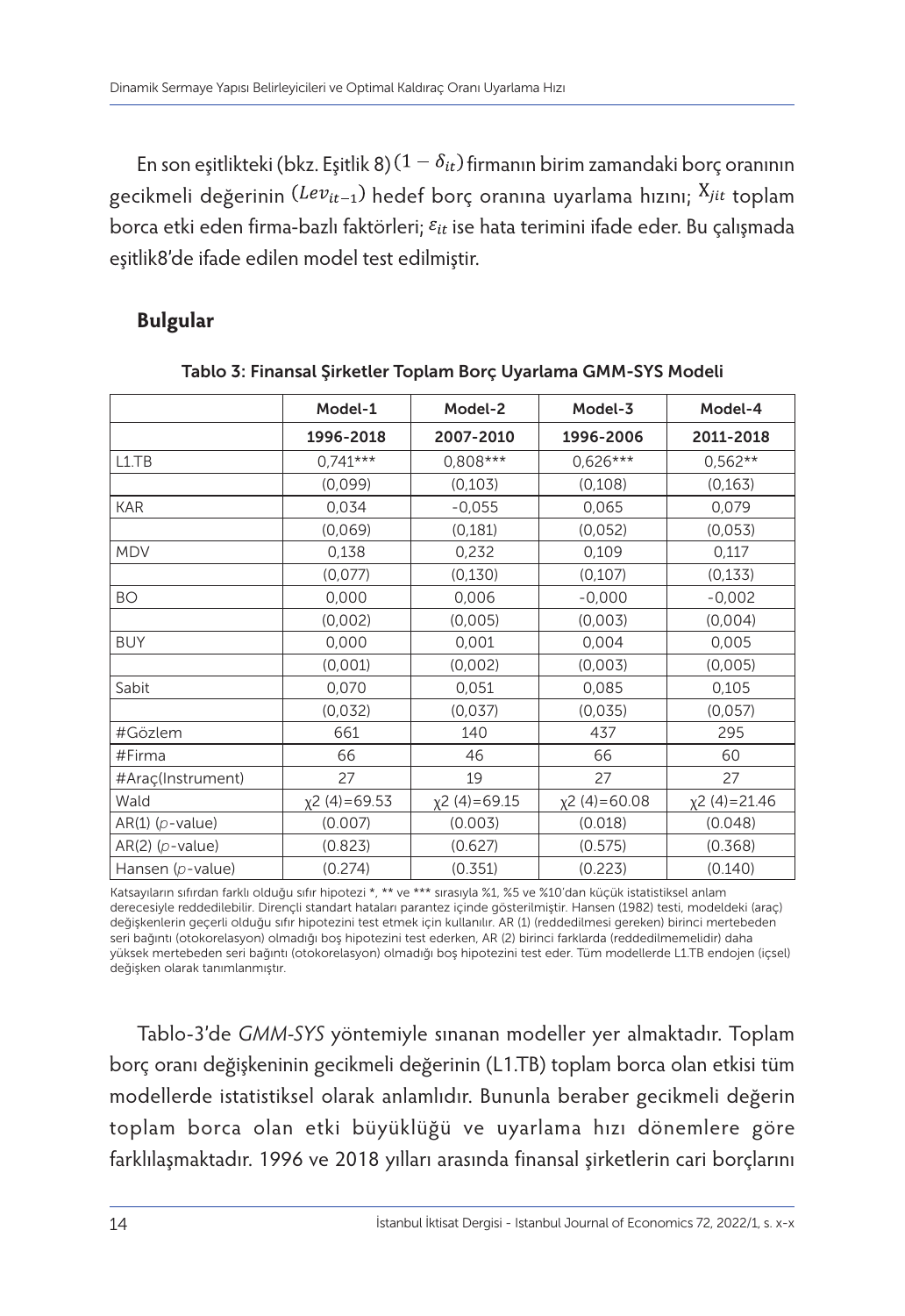optimal borç oranına uyarlama hızı %26 (1-0,741) olarak gerçekleşmiştir. Diğer bir ifade ile finansal şirketlerin cari borçlarını hedef borç oranlarına uyarlamaları yaklaşık 3,8 yıl almaktadır. Ancak bu hızın finansal şirketlerin toplam borçlanma oranlarının artarda düştüğü 2008 yılını da içine alan küresel finans krizi sürecinde (2007-2010) %19'a gerilediği görülmektedir (bkz. Model-2). Öte yandan, kriz öncesi 11 yıllık dönemde %37,4 olan uyarlama hızı hem genel hem de kriz yıllarına ait uyarlama hızlarına göre daha yüksektir (bkz. Model-3). Yine kriz sonrasını içine alan 8 yıllık dönemde uyarlama hızı ise %43,8 olarak gerçekleşmiş olup kriz öncesi yıllara ait %37,4'lük uyarlama hızını geride bırakmıştır. Bu yıllarda toplam borçlanma oranlarının da önceki dönemlere göre daha istikrarlı bir çizgide ilerlediği görülmektedir (bkz.Şekil-1). Modellerde yer alan karlılık, maddi duran varlıklar ve firma büyüklüğü değişkelerinden hiçbirisinin istatistiksel olarak anlamlı katkısının olmadığı görülmektedir. Ancak, bu değişkenlere ait katsayıların yıllara göre aldığı değerler dikkate değerdir. Örneğin karlılık değişkeni tüm modellerde toplam borca pozitif etki yaparken kriz yıllarında bu etkinin negatif yönlü olduğu görülmektedir. Yine maddi duran varlıkların toplam borca olan pozitif etkisi yıllara göre istikrarlı bir çizgi izlerken, kriz yıllarında bu etkinin yaklaşık iki kat arttığı görülmektedir. Büyüme olanakları ve firma büyüklüğü değişkenlerinde ise benzer bir motif göze çarpmamaktadır. Büyüme olanakları ilk iki modelde pozitif bir etkiye sahip iken, son iki modelde negatif bir etkiye sahiptir. Büyüklük ise tüm modellerde pozitif bir etkiye sahiptir. Veri setindeki kayıp verilerden dolayı 2001 ekonomik krizinin etkilerinin görülmesine imkân sağlayabilecek bir modelin kurulması mümkün olmamıştır. Öte yandan, tahmin sonrası çalıştırılan otokorelasyon (AR(1) ve AR(2)) ve Hansen (1982) testleri modellerin veriye uyumunun yerinde olduğunu göstermiştir.

### **Sonuç**

1950'li yılların sonlarında ortaya atılan ilgisizlik hipotezi ile ateşlenen modern firma finansmanı yaklaşımları, borcun vergi avantajı ve finansal sıkıntı maliyetleri (iflas maliyetleri) tartışmaları ile başka bir noktaya evrilerek optimal sermaye yaklaşımının doğuşuna neden olmuştur. Optimal sermaye yapısı ile ilgili yapılan çalışmalar ilk başta firmaların cari borç oranlarını optimal olarak kabul ederek bu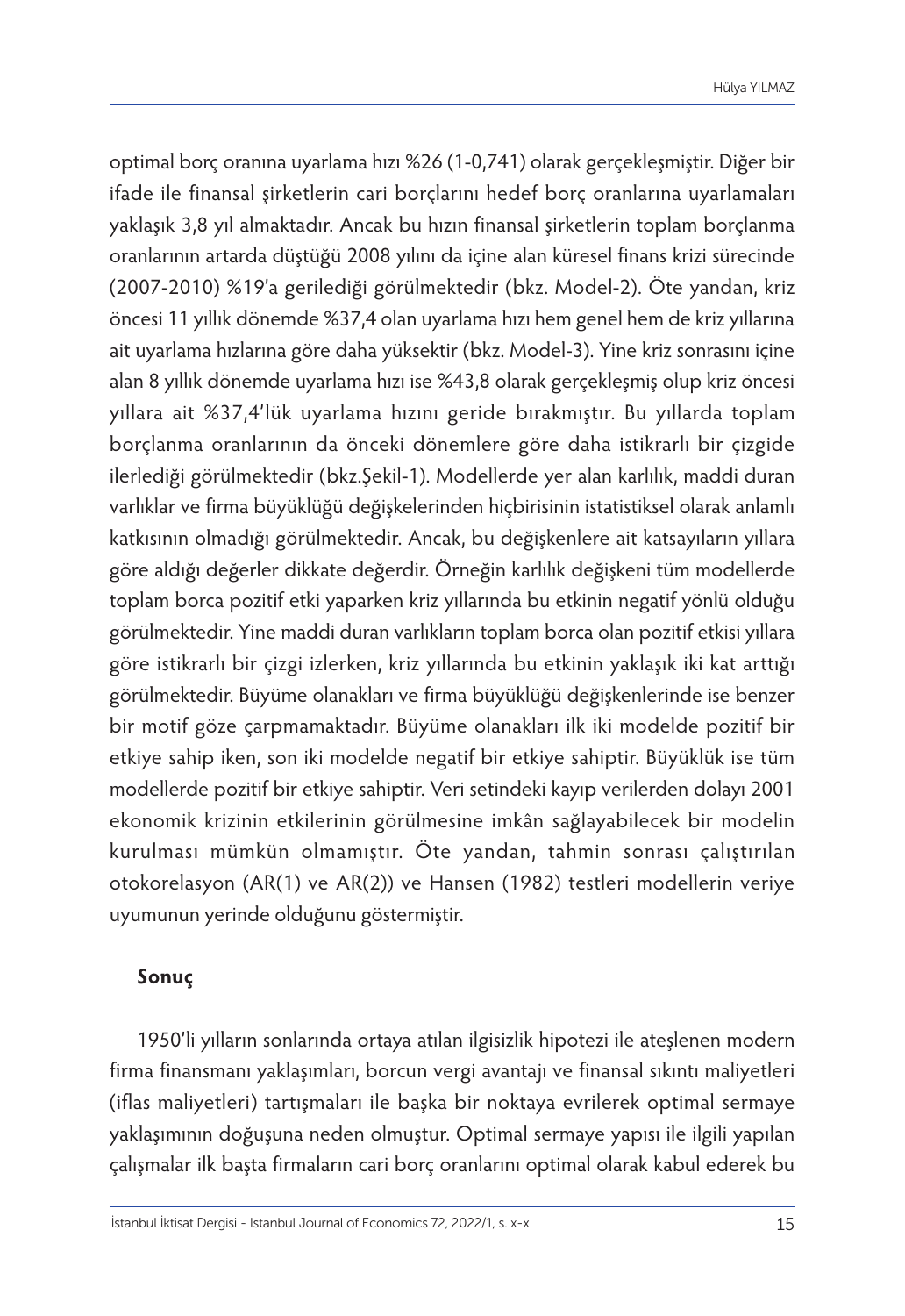oranlara etki eden faktörleri analiz etmişlerdir. Statik dengeleme varsayımı ile hareket eden çalışmalar yerlerini zamanla firmaların borç oranlarını hedef bir borç oranı etrafında yapılandırdıkları hipotezini savunan dinamik yaklaşımdan hareket eden çalışmalara bırakmışlardır. 1980 ve 1990'lı yıllarda iki aşamalı hedef düzeltme analizleri ile test edilen dinamik dengeleme yaklaşımı, daha sonradan geliştirilen ve bu iki aşamalı yöntemlerin yanılgılarını ortadan kaldıran dinamik panel analiz yöntemleri ile test edilmiştir. Dinamik analiz yöntemleri ile hem hedef borç oranı modellenebilmekte, hem de firmaların bu hedeflere ulaşma hızları tespit edilebilmektedir. Bu çalışma, Türkiye'de faaliyet gösteren finansal şirketlerin sermaye yapılarını oluştururken hedef bir borç oranı etrafında hareket edip etmediklerinin ve cari borç oranlarının hedef borç oranlarına uyarlama hızının tespit edilmesi amacıyla düzenlenmiştir.

Bulgular, Türkiye'de bulunan finansal şirketlerin bir hedef borç oranı etrafında sermaye yapılarını oluşturdukları ve hedef borç oranlarına ulaşma hızlarının farklı zaman dilimlerine göre değiştiğini ortaya koymuştur. Finansal şirketlerin kriz ortamında daha fazla borçlandığı, sonraki dönemlerde ise olasılıkla artan uyarlama maliyetleri nedeniyle uyarlama hızlarını yavaşlattığı anlaşılmaktadır. Yine, araştırmanın son sekiz yılını kapsayan dönemde uyarlama hızının hem genel hem de kriz öncesi yıllara nazaran arttığı tespit edilmiştir. Bunda artan toplam borç oranlarının ve uyarlama maliyetlerinin etkisinin olması olasıdır. Finansal şirketlerin karlılıklarının borçlanma oranlarına pozitif bir etki yaptığı görülmüştür. Bu durum imalat şirketleri üzerine yapılan araştırmalarda ortaya çıkan bulgulara terstir. Daha önce de ifade edildiği üzere, firmaların kârının artmasıyla vergilendirilen geliri de artmakta ve böylece firmalar vergi avantajından faydalanmak üzere daha fazla borç almaktadırlar. Bu açıdan bakıldığında yüksek kârla firmaların borçlanmaları arasında pozitif bir ilişki olması dengeleme perspektifine göre normaldir. Bu durumun tek istisnası kriz yıllarıdır ki, bu dönemde karlılığın genel olarak düştüğü görülmektedir. Karlılığın düşmesinin ise finansal sıkıntı maliyetlerini artırmış olması olasıdır ki, bunun da borçlanmaya negatif olarak yansıması doğaldır. Maddi duran varlıkların borçlanmaya olan etkisinin pozitif olması da dengeleme perspektifinden bakıldığında normaldir, çünkü bu tür varlıkların borç karşısında teminat olarak gösterildiği bilinmektedir. Burada dikkat çeken bir husus ise, maddi duran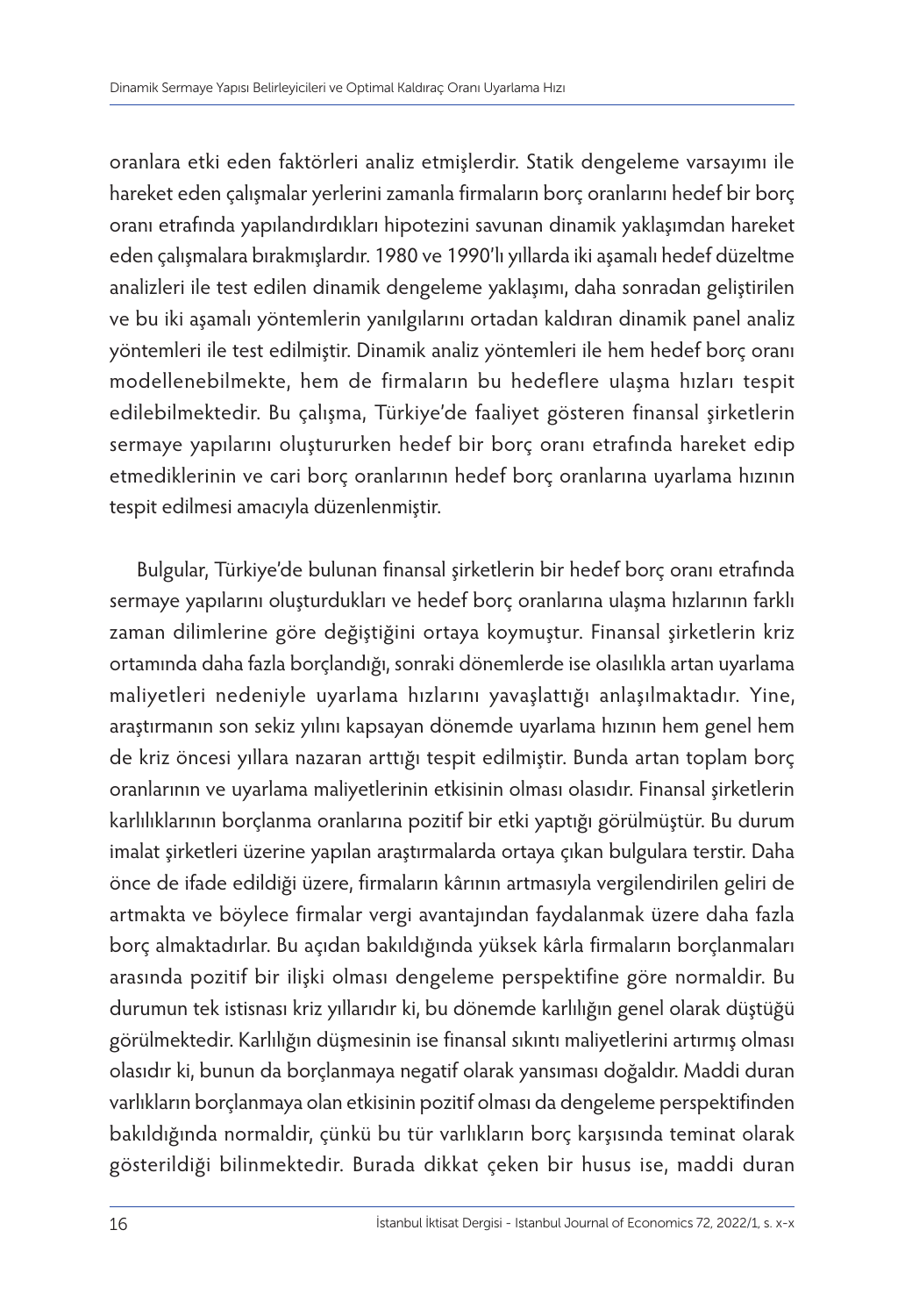varlıkların borçlanmaya olan etkisinin kriz döneminde yaklaşık iki katına çıkmış olmasıdır. Bu sonucun ortaya çıkmasına kriz nedeniyle müşterilerin ödeyemedikleri borçlar karşılığında gösterdikleri maddi duran varlık niteliğindeki teminatların finansal şirketlerin eline geçmesi neden olmuş olabilir. Modellerden elde edilen bulgulara bakıldığında, finansal şirketlerin sermayelerini yapılandırırken alternatif finansman tercihleri arasında hiyerarşik bir sıralama yapmak yerine borç ve özsermaye oranlarını belli bir seviyede tutmak amacıyla hedef bir borç oranı etrafında dengeleme davranışı sergilediklerini söylemek yanlış olmayacaktır.

Araştırma keşfedici nitelikte bir çalışma olduğundan, uyarlama hızını etkileyen faktörler ve bu faktörlerin farklı dönemlerde uyarlama hızını ne ölçüde arttırdığı veya azalttığı çalışmanın kapsamı dışındadır. Firma yönetimlerine optimal sermaye yapısı kararlarında yardımcı olunabilmesi için gelecekteki çalışmaların uyarlama hızına etki eden kurumsal ve makroekonomik bazı değişkenler üzerine yoğunlaşması uygun olacaktır.

**Teşekkür:** Kadir Has Üniversitesine COMPUSTAT veri tabanını kullandırdığı için teşekkürlerimi sunarım. **Hakem Değerlendirmesi:** Dış bağımsız.

**Çıkar Çatışması:** Yazar çıkar çatışması bildirmemiştir.

**Acknowledgement:** I would like to thank Kadir Has University for making the COMPUSTAT database available. **Peer-review:** Externally peer-reviewed.

**Conflict of Interest:** The author has no conflict of interest to declare.

**Grant Support:** The author declared that this study has received no financial support.

# **Kaynaklar/References**

Arellano, M., & Bond, S. (1991). Some tests of specification for panel data: Monte Carlo evidence and an application to employment equations. *The Review of Economic Studies*, *58*(2), 277-297.

Arıoglu, E., & Tuan, K. (2014). Speed of adjustment: Evidence from borsa Istanbul. *Borsa Istanbul Review*, *14*(2), 126-131.

Baltagi, B. H. (2008). *Econometric analysis of panel data* (Vol. 4). Chichester: John Wiley & Sons.

Basu, S. (1977). Investment performance of common stocks in relation to their price-earnings ratios: A test of the efficient market hypothesis. *The Journal of Finance, 32*(3), 663-682.

Baxter, N. D. (1967). Leverage, risk of ruin and the cost of capital. *The Journal of Finance*, *22*(3), 395-403.

Blundell, R., & Bond, S. (1998). Initial conditions and moment restrictions in dynamic panel data models. *Journal of Econometrics*, *87*(1), 115-143.

**Finansal Destek:** Yazar bu çalışma için finansal destek almadığını beyan etmiştir.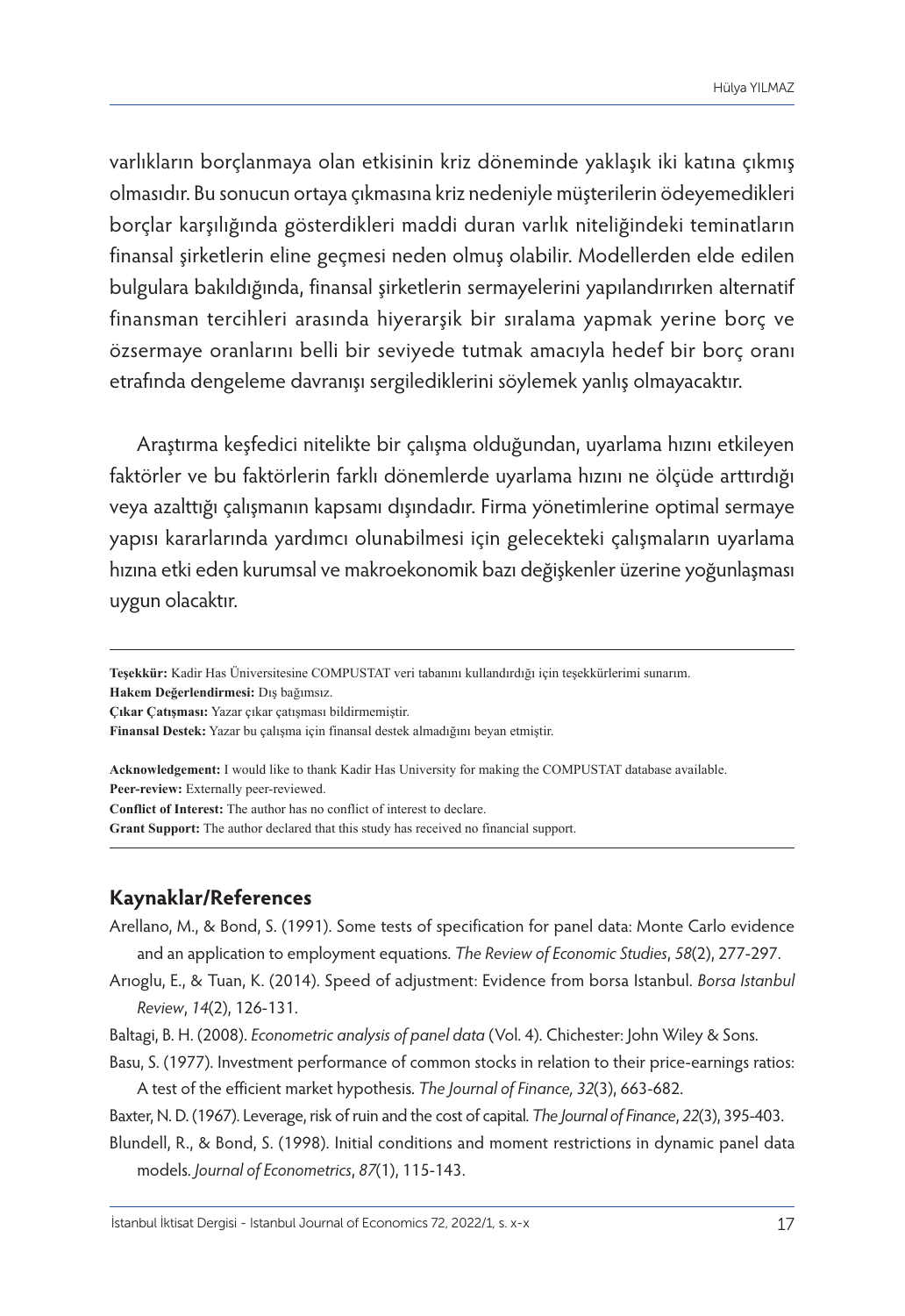- Booth, L. Aivazian, V. Demirguc‐Kunt, A. & Maksimovic, V. (2001). Capital structures in developing countries. *The Journal of Finance*, *56*(1), 87-130.
- Bradley, M. Jarrell, G. & Kim, E.H. (1984). On the existence of an optimal capital structure: Theory and evidence. *The Journal of Finance, 39*(3)*,* 857-878.
- De Miguel, A. and Pindado, J. 2001. Determinants of capital structure: New evidence from spanish panel data. *Journal or Corporate Finance, 7*: 77-99.
- Demir, N. (2019). *Dynamics of capital structure: An empirical analysis of Turkish banking sector* (Doctoral Dissertation), retrieved from https://research.sabanciuniv.edu/39461/1/10219245\_ NazanDemir.pdf.
- Fama, E. F. & French, K. R. (2002). Testing trade‐off and pecking order predictions about dividends and debt. *Review of Financial Studies*, *15*(1), 1-33.
- Fischer, E. O., Heinkel, R. & Zechner, J. (1989). Dynamic capital structure choice: Theory and tests. *The Journal of Finance*, *44*(1), 19-40.
- Frank, M. Z. & Goyal, V. K. (2009). Capital structure decisions: Which factors are reliably important? *Financial Management, 38*(1), 1-37.
- Hansen, L. P. (1982). Large sample properties of generalized method of moments estimators. *Econometrica: Journal of the econometric society*, 1029-1054.
- Hirshleifer, J. (1966). Investment decision under uncertainty: Applications of the state-preference approach. *Quarterly Journal of Economics, 80*(2), 252-277.
- Huang, R., & Ritter, J. R. (2009). Testing theories of capital structure and estimating the speed of adjustment. *Journal of Financial and Quantitative analysis*, *44*(2), 237-271.
- Hovakimian, A., Opler, T. & Titman, S. (2001). The debt equity choice. *Journal of Financial and Quantitative Analysis*, *36*(1), 1-24.
- Jalilvand, A., & Harris, R. S. (1984). Corporate behavior in adjusting to capital structure and dividend targets: An econometric study. *The Journal of Finance*, *39*(1), 127-145.
- Kraus, A.,& Litzenberger, R. H. (1973). A state‐preference model of optimal financial leverage. *The Journal of Finance*, *28*(4), 911-922.
- Lemmon, M. L., Roberts, M. R., & Zender, J. F. (2008). Back to the beginning: Persistence and the cross‐section of corporate capital structure. *The journal of finance*, *63*(4), 1575-1608.
- Myers, S.C. (1984). Capital structure puzzle. *The Journal of Finance, 39*(3), 261-274.
- Myers, S. C. & Majluf, N. S. (1984). Corporate financing and investment decisions when firms have information that investors do not have. *Journal of Financial Economics*, *13*(2), 187-221.
- Öztekin, Ö., & Flannery, M. J. (2012). Institutional determinants of capital structure adjustment speeds. *Journal of financial economics*, *103*(1), 88-112.
- Rajan, R. G. & Zingales, L. (1995). What do we know about capital structure? Some evidence from international data. *The journal of Finance*, *50*(5), 1421-1460.
- Scott Jr, J. H. (1976). A theory of optimal capital structure. *The Bell Journal of Economics*, *7*(1), 33-54.